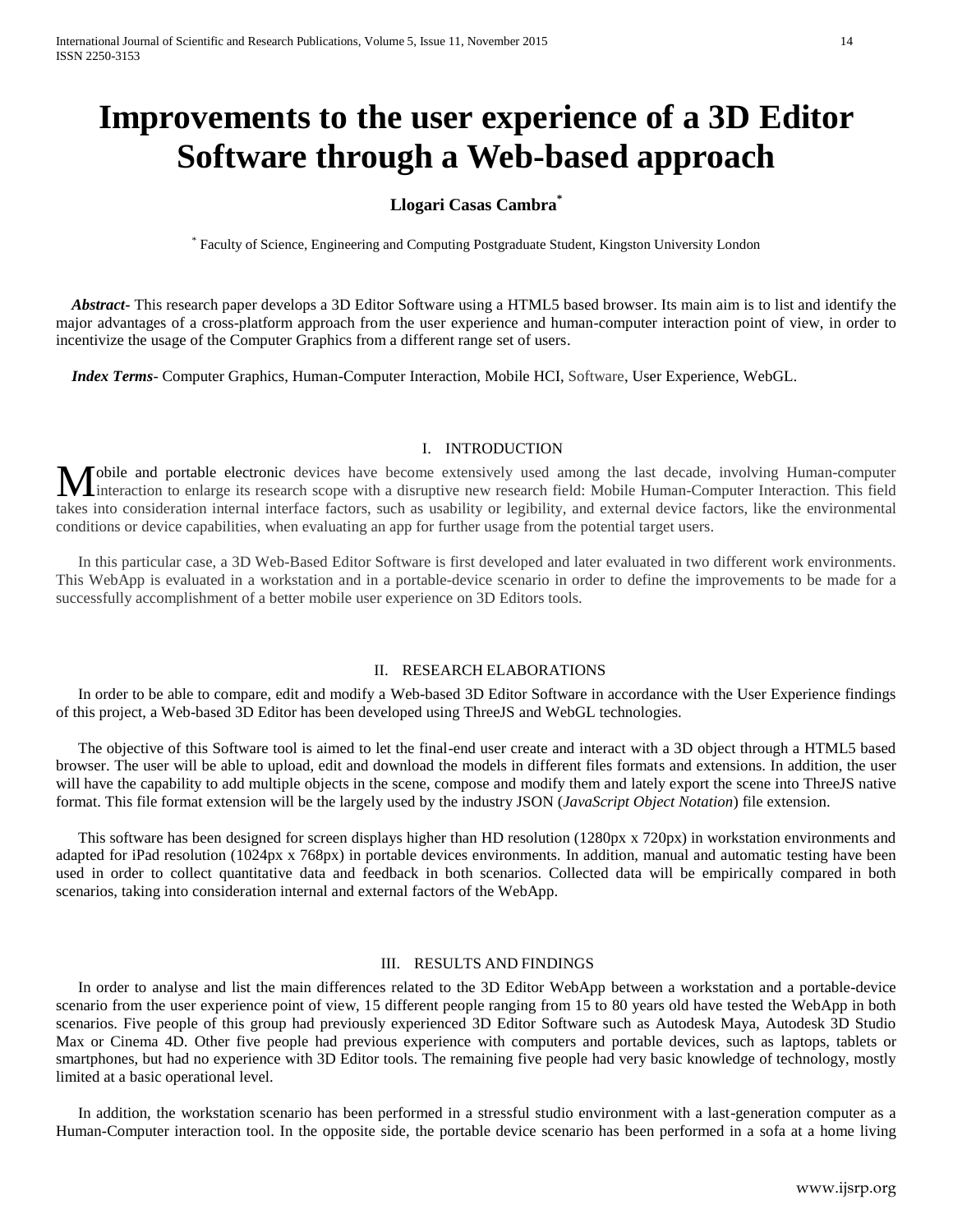room using an iPad 2, in a more relaxed and calmed environment. These external factors tried to accurate as much as possible the differences between the average usage of a workstation against a portable device. According to the external factors, results are subject to slightly vary and change depending of external situations.



*Figure 1. Graph with the tested users profile for the 3D Editor WebApp.*

As it can be seen above, in the graph displayed in figure number 1, the amount of participants whose knowledge is related to Computer Graphics was only one third of the overall tested users. This knowledge gap became extremely clear when they were asked to interact with the current 3D Software tools, as people without related knowledge were completely lost in the user interface of the software, due mainly to its large amount of menus. This result was equally equivalent to the one obtained with the workstation version of the WebApp, having the only difference based in the fact that the user interface was simpler. Therefore, tested users were able to understand the options of the WebApp quicker.

However, when unexperienced users were asked to interact with the portable-device version of the app, the need for explanation was dramatically decreased. The interaction with the fingertips came totally naturally from them, knowing how to move, rotate and translate the objects of the scene without any previous explanation. This achievement caused a self-satisfaction feeling from them, resulting an exponentially increased time of the interaction from the user. As it can be seen below, in the figure number 2, the average time spent by the user in the portable devices is four time higher than the time spent in front of a computer screen.



*Figure 2. Graph showing the average User Interaction in minutes.*

In addition, all the tested users reported extremely high levels of engagement with the portable device version of the app. They were truly self-satisfied with the fact that they achieved results without strictly guidance. Furthermore, the fact that everything was built from scratch using their hands was exceptionally rewarding for them, specially the ones with basic knowledge of technology.

The usage of a keyboard and a mouse to interact with the desktop version of the app was majority seen by unexperienced users as a barrier rather than a tool itself. An extensive set of options and possibilities is opened when a keyboard is used as the Human-Computer interaction tool. Therefore, unexperienced users found that too many information was needed in order to complete a simple operation and easily gave up.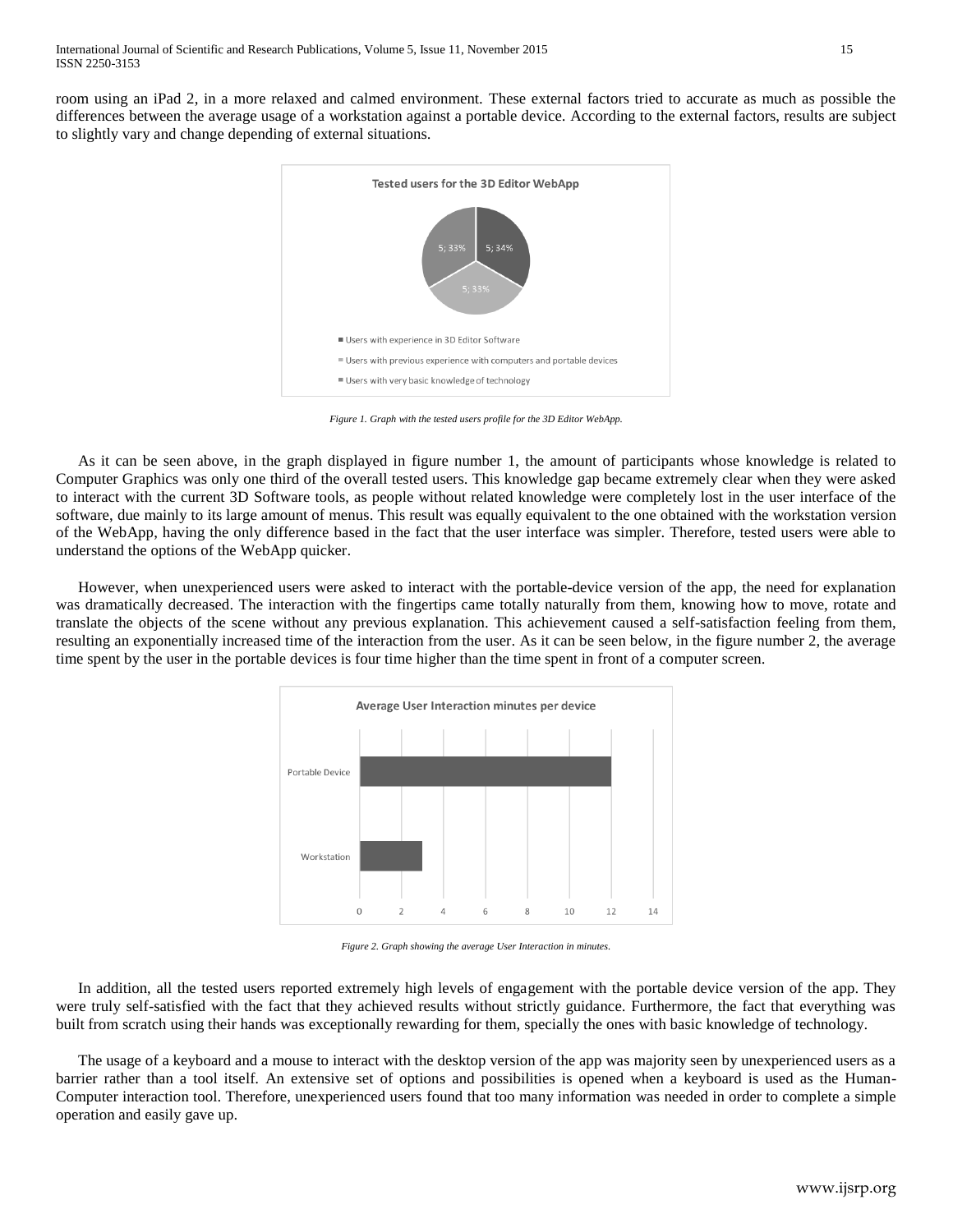

*Figure 3. Graph showing the average User's engagement per device.*

In contradistinction, experienced users where more engaged with the desktop version of the app due to the fact that an extensive set of options and possibilities was eligibly to be used. Therefore, this group of users spent more time playing around with the WebApp features in the desktop version than with the portable device version of it.

#### IV. CONCLUSION

Taking the experiments results into consideration, it is perfectly clear that the user engages in completely different ways depending on the amount of technology knowledge he or she has. As a result, in order to satisfy the needs of the users, several approaches need to be made. A user with an expert knowledge will require a more complex scenario, normally based in a workstation with the required equipment. Whereas inexpert users, will more likely engage with an easier and simpler version of the app due to the fact that it is more intuitive for them, as can be seen in the statistics showed above.

In addition, the large average amount of interaction time for first-time users concludes that they are willing to interact for a long time with the app as long as a simple and basic interface is presented to them. As a result, we can conclude that current desktop-based software could be extended to portable-devices in a simpler and easier way. This extension will help expert users to edit or modify some sporadic settings when they are on the go, and more important, introduce new users to the Computer Graphics basics.

In conclusion, considerably new technologies as WebGL could be used in conjunction with portable devices in order to broad the scope of users that can interact with Computer Graphics in an every-day basis. Current software companies could extend their available programs into a simpler version of their application tools for portable devices in order to captivate new potential users and extend their support for current and experienced clients.

## APPENDIX

Web-based 3D Editor Software developed with ThreeJS and WebGL technologies can be found at GitHub as an open source project.

The ItemGL plugin implements an application that simply lets the user customize an item using WebGL and ThreeJS. (2015, September 25). Retrieved from https://github.com/llogaricasas/ItemGL

## ACKNOWLEDGMENT

I am using this opportunity to express my gratitude to everyone who supported me throughout my educational and professional activities. I am thankful for their aspiring guidance, invaluably constructive criticism and friendly advice during the project work. I am sincerely grateful to them for sharing their truthful and illuminating views on a number of issues related to all the projects completed during the whole year.